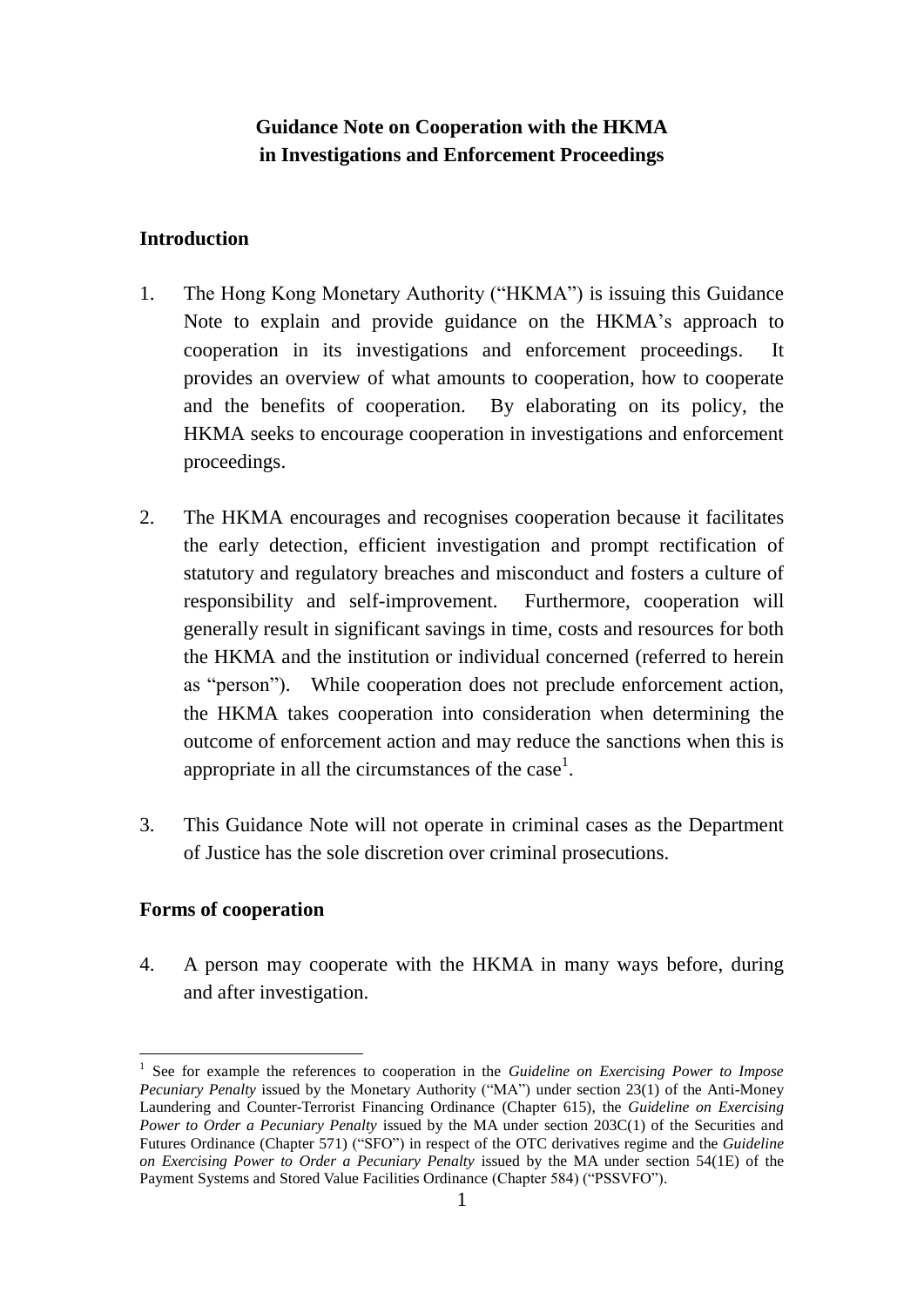- (i) Examples of cooperation prior to and during investigation include but are not limited to the following:
	- early and voluntary reporting of any suspected breach or misconduct;
	- early identification and preservation of relevant evidence;
	- making full and frank disclosure of all relevant information;
	- making timely arrangements to provide evidence and information;
	- providing useful intelligence;
	- taking a proactive approach to assist the HKMA's investigation (e.g. agreeing a statement of admitted facts and regulatory breaches)
	- accepting responsibility;
	- proactively carrying out effective remediation and rectification (e.g. appointing a third-party reviewer and implementing recommendations) to address the HKMA's regulatory concerns; and
	- making appropriate settlement with or compensation to affected customers.
- (ii) Examples of cooperation at the conclusion of investigation or after commencement of enforcement proceedings include but are not limited to the following:
	- accepting investigation findings and proposed sanctions; and
	- confirming acceptance of the findings and sanctions at the earliest opportunity.
- 5. Merely fulfilling statutory or regulatory obligations (e.g. self-reporting obligations and compliance with statutory investigation requirements) does not constitute cooperation for the purpose of this Guidance Note.

### **Factors to be taken into account in assessing the degree of cooperation**

6. The HKMA takes into consideration all relevant circumstances when assessing cooperation. The factors the HKMA generally considers include but are not limited to: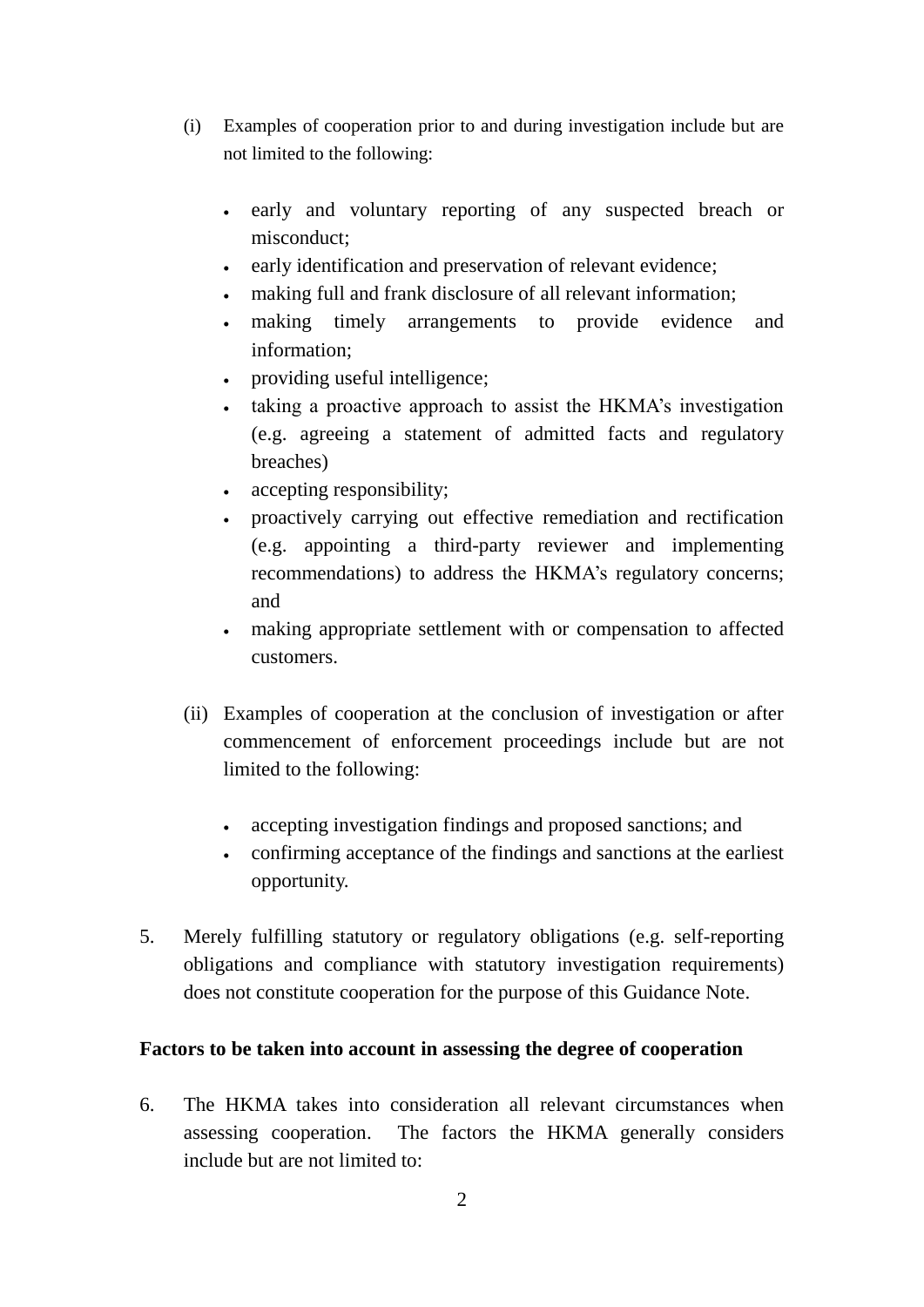- (i) the nature of the cooperation provided, including:
	- timeliness, substance, reliability and quality of the cooperation;
	- amount of time, costs and resources saved by the HKMA as a result of the cooperation;
	- sufficiency of the evidence or information provided; and
	- usefulness of intelligence provided;
- (ii) the nature, seriousness and impact of the breach or misconduct and the degree of cooperation relative to those matters; and
- (iii) the general conduct of the person after the breach or misconduct.
- 7. Where a person engages in uncooperative conduct or acts that jeopardise or may prejudice the HKMA's investigation or enforcement proceedings, the HKMA may take this into consideration when determining the appropriate enforcement action. Uncooperative conduct includes:
	- delaying the reporting of a breach or misconduct without reasonable excuse;
	- intentionally prolonging the investigation by the HKMA;
	- failing to comply, within the stipulated timeframe and without reasonable excuse, with notices to produce information and attend interviews;
	- lack of care in ensuring that information provided in response to investigation notices is accurate and complete;
	- concealing relevant information relating to the breach or misconduct; and
	- being evasive in the HKMA's investigation.

### **Legal professional privilege**

8. The HKMA fully respects a person's right to exercise legal professional privilege and the assertion of this right will not be regarded as uncooperative conduct. Nevertheless, voluntary waiver of legal professional privilege in respect of one or more documents, even on a limited basis, may assist the HKMA's investigation and will be taken into consideration when the HKMA assesses the degree of cooperation provided.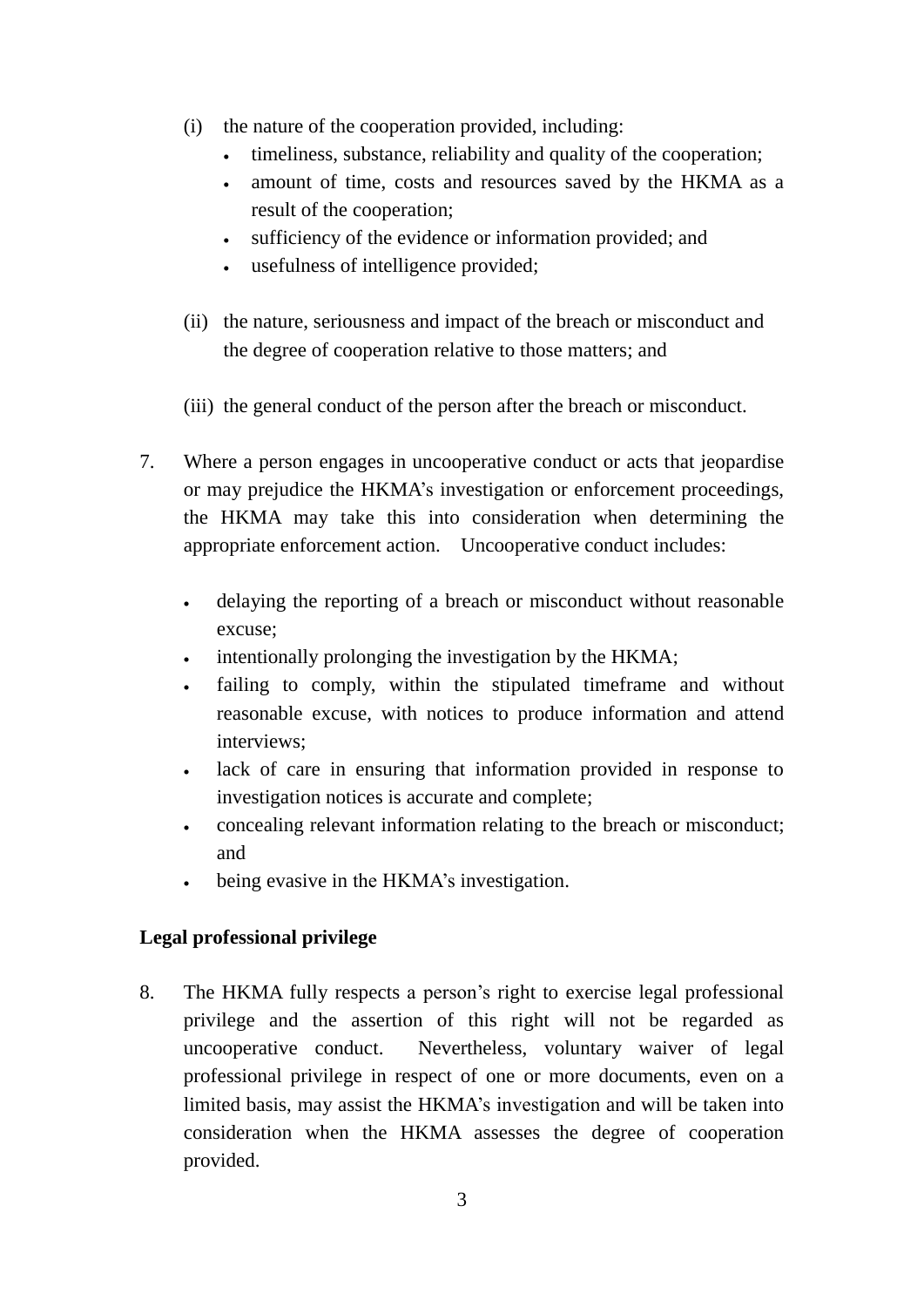#### **The HKMA's approach to cooperation**

- 9. The HKMA takes into account cooperation provided prior to and during investigation, such as the examples in paragraph 4(i) above, and all relevant circumstances when determining the appropriate enforcement action. When cooperation has been taken into account in determining the proposed sanctions, this is generally stated in the Notice of Intention to take Disciplinary Action ("NID"), the Notice of Disciplinary Decision ("NDD") or any resolution agreement (defined below) (as the case may be) and the HKMA's press releases and statements of disciplinary action. Cooperation after the issue of the NID, such as the examples in paragraph 4(ii) above, may be recognised by reducing the proposed sanctions if appropriate in all the circumstances of the case.
- 10. Where applicable<sup>2</sup>, the MA may enter into an agreement with a person to resolve concerns in relation to which the MA is contemplating or considering the exercise of a disciplinary power ("resolution agreement"). The MA may take cooperation into account when deciding whether to enter into a resolution agreement and, if so, on what terms. The person may approach the HKMA at any time after regulatory concerns have been identified until issue of a NDD with a view to resolving those concerns. Whether and, if so, at what stage the MA is willing to consider resolution depends on the circumstances of each case. Resolution will not be considered until the facts of a case have been established and the MA is contemplating or considering the exercise of a disciplinary power. If a person has cooperated during the investigation and is willing to further cooperate by resolving the regulatory concerns, this may be recognised in the resolution agreement in the form of reduced sanctions if appropriate in all the circumstances. The reductions may vary according to when the resolution agreement is made.
- 11. In cases where the HKMA refers its investigation findings to other regulators for their consideration of taking disciplinary action under the relevant ordinances, such as the SFO, the Mandatory Provident Fund Schemes Ordinance (Chapter 485) and the Insurance Ordinance (Chapter 41), the HKMA will convey to the relevant regulator  $3$ , for its

-

<sup>2</sup> See for example section 203D of the SFO and section 33T of the PSSVFO.

<sup>&</sup>lt;sup>3</sup> Please refer to the HKMA's Circular *Guidance Note Issued by the Securities and Futures*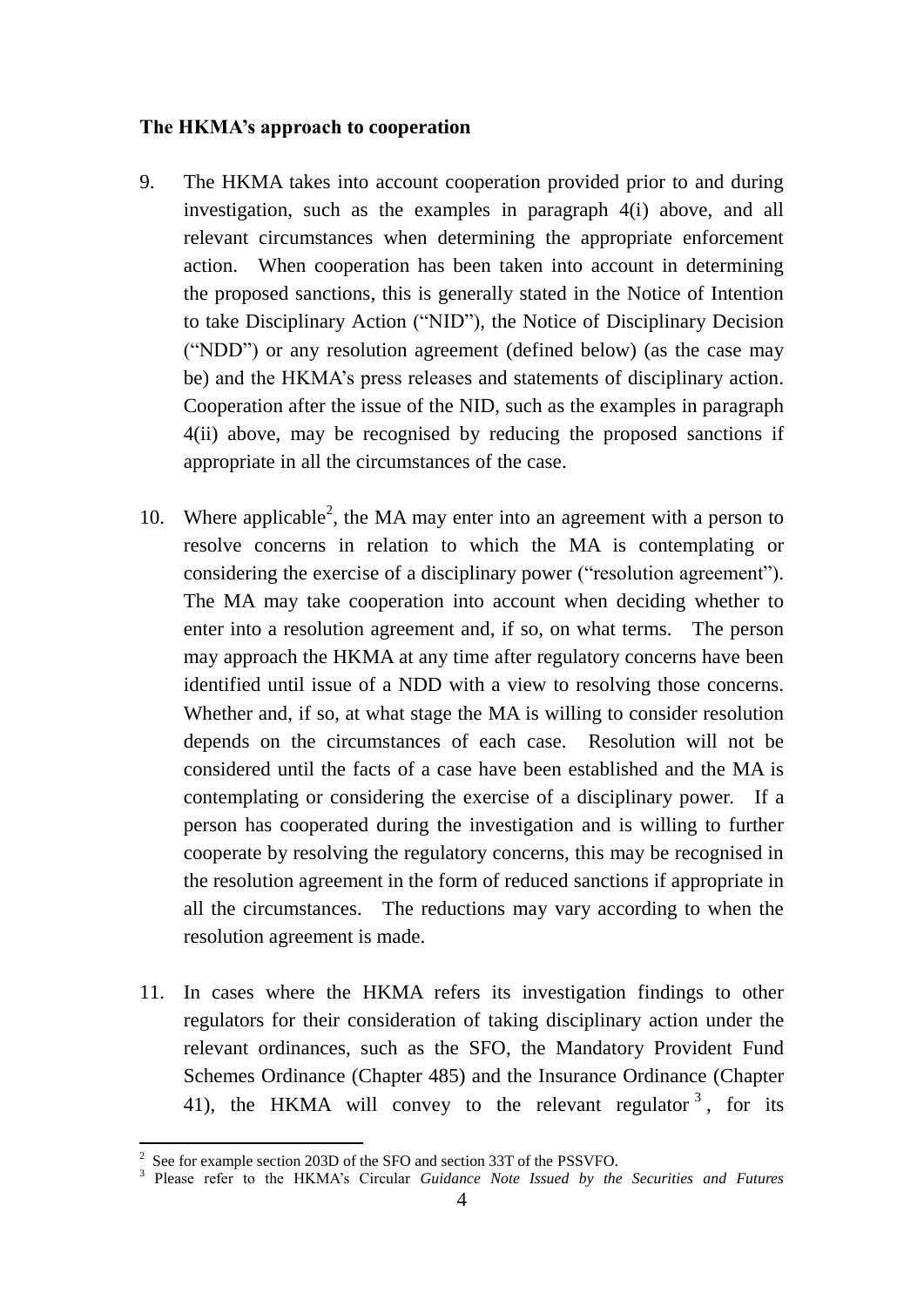consideration, the HKMA's observations regarding the degree of cooperation rendered by a person.

## **Recognition for cooperation**

- 12. In giving recognition for cooperation, the HKMA has divided its disciplinary proceedings into three stages:
	- Stage 1 from the detection of the breach or misconduct up to the issuance of a NID;
	- Stage  $2$  from the issuance of a NID up to the deadline for the person under disciplinary proceedings to make written representations in response to the NID; and
	- Stage 3 from the deadline for making representations up to the issuance of a NDD.
- 13. As a general principle,
	- where a person cooperates with the HKMA and a resolution agreement is reached in Stage 1, the MA may reduce the proposed sanctions (e.g. pecuniary penalty and period of suspension or prohibition) by up to 30%;
	- where a person cooperates with the HKMA and a resolution agreement is reached in Stage 2, or the person accepts the HKMA's investigation findings and proposed sanctions in Stage 2, the MA may reduce the proposed sanctions by up to 20%; and
	- where a person cooperates with the HKMA and a resolution agreement is reached in Stage 3, or the person accepts the HKMA's investigation findings and proposed sanctions in Stage 3, the MA may reduce the proposed sanctions by up to 10%.

<sup>-</sup>*Commission ("SFC") on Benefits of Cooperation in Investigations and Enforcement Proceedings ("Guidance Note")* issued on 28 December 2017.